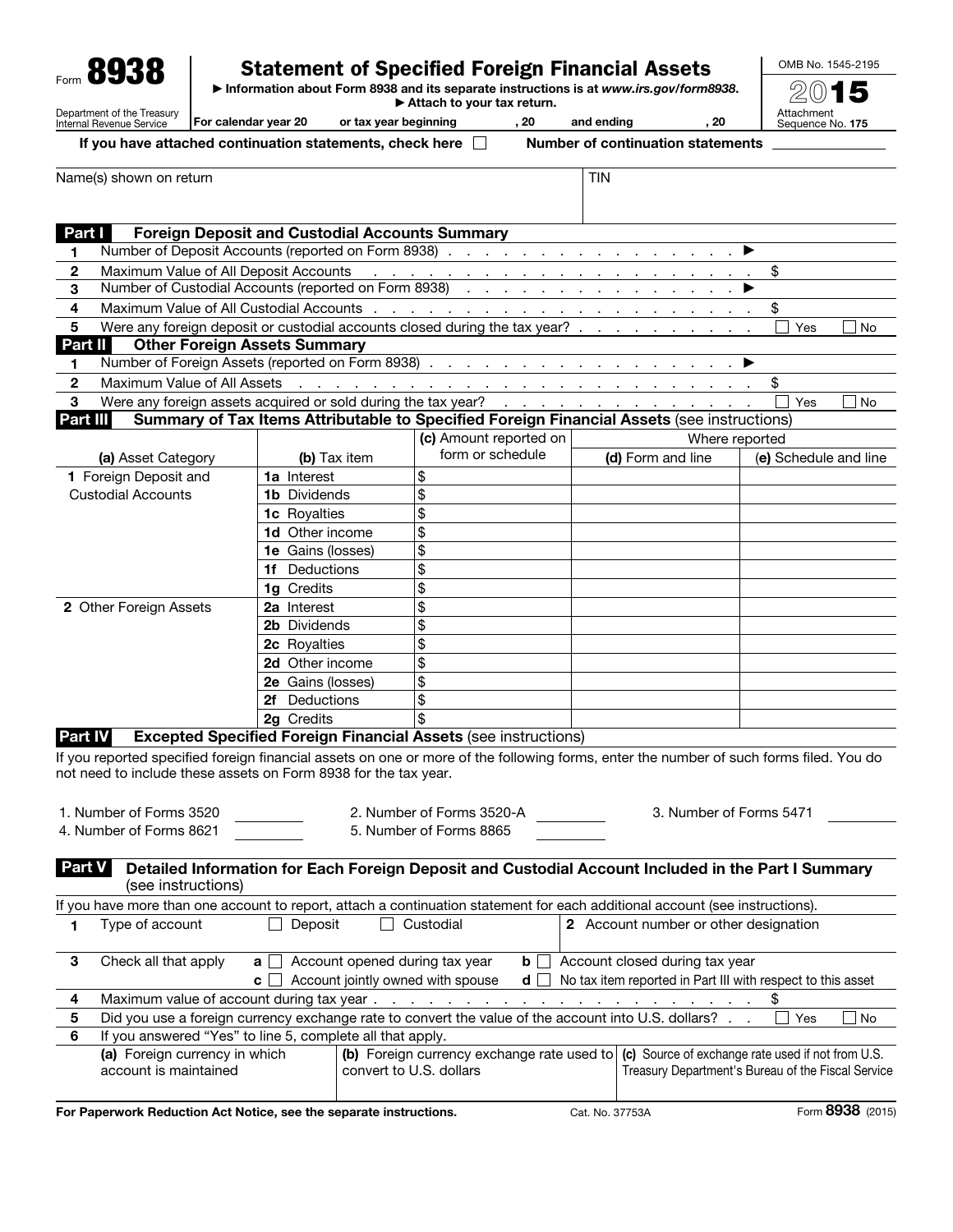|               | Form 8938 (2015)                                                                                                                                                                                         | Page 2                                                                                                                                               |  |  |  |
|---------------|----------------------------------------------------------------------------------------------------------------------------------------------------------------------------------------------------------|------------------------------------------------------------------------------------------------------------------------------------------------------|--|--|--|
| <b>Part V</b> | (see instructions) (continued)                                                                                                                                                                           | Detailed Information for Each Foreign Deposit and Custodial Account Included in the Part I Summary                                                   |  |  |  |
| 7a            | Name of financial institution in which account is maintained                                                                                                                                             | <b>b</b> Reserved                                                                                                                                    |  |  |  |
| 8             | Mailing address of financial institution in which account is maintained. Number, street, and room or suite no.                                                                                           |                                                                                                                                                      |  |  |  |
| 9             | City or town, state or province, and country (including postal code)                                                                                                                                     |                                                                                                                                                      |  |  |  |
| Part VI       |                                                                                                                                                                                                          | Detailed Information for Each "Other Foreign Asset" Included in the Part II Summary (see instructions)                                               |  |  |  |
|               | Note. If you reported specified foreign financial assets on Forms 3520, 3520-A, 5471, 8621, or 8865, you do not have to include the<br>assets on Form 8938. You must complete Part IV. See instructions. |                                                                                                                                                      |  |  |  |
|               | If you have more than one asset to report, attach a continuation statement for each additional asset (see instructions).                                                                                 |                                                                                                                                                      |  |  |  |
| 1.            | Description of asset                                                                                                                                                                                     | 2 Identifying number or other designation                                                                                                            |  |  |  |
| 3             | Complete all that apply. See instructions for reporting of multiple acquisition or disposition dates.                                                                                                    |                                                                                                                                                      |  |  |  |
| а             |                                                                                                                                                                                                          |                                                                                                                                                      |  |  |  |
| b             |                                                                                                                                                                                                          |                                                                                                                                                      |  |  |  |
| c             | Check if asset jointly owned with spouse                                                                                                                                                                 | $d \Box$ Check if no tax item reported in Part III with respect to this asset                                                                        |  |  |  |
| 4             | Maximum value of asset during tax year (check box that applies)                                                                                                                                          |                                                                                                                                                      |  |  |  |
| a             | \$0 - \$50,000<br><b>b</b> $\Box$ \$50,001 - \$100,000                                                                                                                                                   | $\mathbf{c}$ $\Box$ \$100,001 - \$150,000<br><b>d</b> $\Box$ \$150,001 - \$200,000                                                                   |  |  |  |
| е             | If more than \$200,000, list value $\ldots$ $\ldots$ $\ldots$ $\ldots$ $\ldots$ $\ldots$ $\ldots$ $\ldots$ $\ldots$ $\ddot{\text{ }s}$                                                                   |                                                                                                                                                      |  |  |  |
| 5             | Did you use a foreign currency exchange rate to convert the value of the asset into U.S. dollars?                                                                                                        | No<br>Yes                                                                                                                                            |  |  |  |
| 6             | If you answered "Yes" to line 5, complete all that apply.                                                                                                                                                |                                                                                                                                                      |  |  |  |
|               | (a) Foreign currency in which asset<br>convert to U.S. dollars<br>is denominated                                                                                                                         | (b) Foreign currency exchange rate used to   (c) Source of exchange rate used if not from U.S.<br>Treasury Department's Bureau of the Fiscal Service |  |  |  |
| 7             |                                                                                                                                                                                                          | If asset reported on line 1 is stock of a foreign entity or an interest in a foreign entity, enter the following information for the asset.          |  |  |  |
| а             | Name of foreign entity                                                                                                                                                                                   | <b>b</b> Reserved                                                                                                                                    |  |  |  |
| с             | Type of foreign entity<br>$(1)$ Partnership<br>$(2)$ Corporation                                                                                                                                         | $(3)$ Trust<br>$(4)$ Estate                                                                                                                          |  |  |  |
| d             | Mailing address of foreign entity. Number, street, and room or suite no.                                                                                                                                 |                                                                                                                                                      |  |  |  |
| е             | City or town, state or province, and country (including postal code)                                                                                                                                     |                                                                                                                                                      |  |  |  |
| 8             | asset.                                                                                                                                                                                                   | If asset reported on line 1 is not stock of a foreign entity or an interest in a foreign entity, enter the following information for the             |  |  |  |
|               | additional issuer or counterparty (see instructions).                                                                                                                                                    | Note. If this asset has more than one issuer or counterparty, attach a continuation statement with the same information for each                     |  |  |  |
|               | Name of issuer or counterparty                                                                                                                                                                           |                                                                                                                                                      |  |  |  |
|               | Check if information is for<br><b>Issuer</b>                                                                                                                                                             | Counterparty                                                                                                                                         |  |  |  |
| b             | Type of issuer or counterparty<br>$(1)$ Individual<br>$(2)$ Partnership                                                                                                                                  | $(3)$ Corporation<br>$(4)$ Trust<br>$(5)$ Estate                                                                                                     |  |  |  |
|               |                                                                                                                                                                                                          |                                                                                                                                                      |  |  |  |
| с             | Check if issuer or counterparty is a<br>U.S. person                                                                                                                                                      | $\Box$ Foreign person                                                                                                                                |  |  |  |
| d             | Mailing address of issuer or counterparty. Number, street, and room or suite no.                                                                                                                         |                                                                                                                                                      |  |  |  |
|               |                                                                                                                                                                                                          |                                                                                                                                                      |  |  |  |
| е             | City or town, state or province, and country (including postal code)                                                                                                                                     |                                                                                                                                                      |  |  |  |
|               |                                                                                                                                                                                                          |                                                                                                                                                      |  |  |  |

Form 8938 (2015)